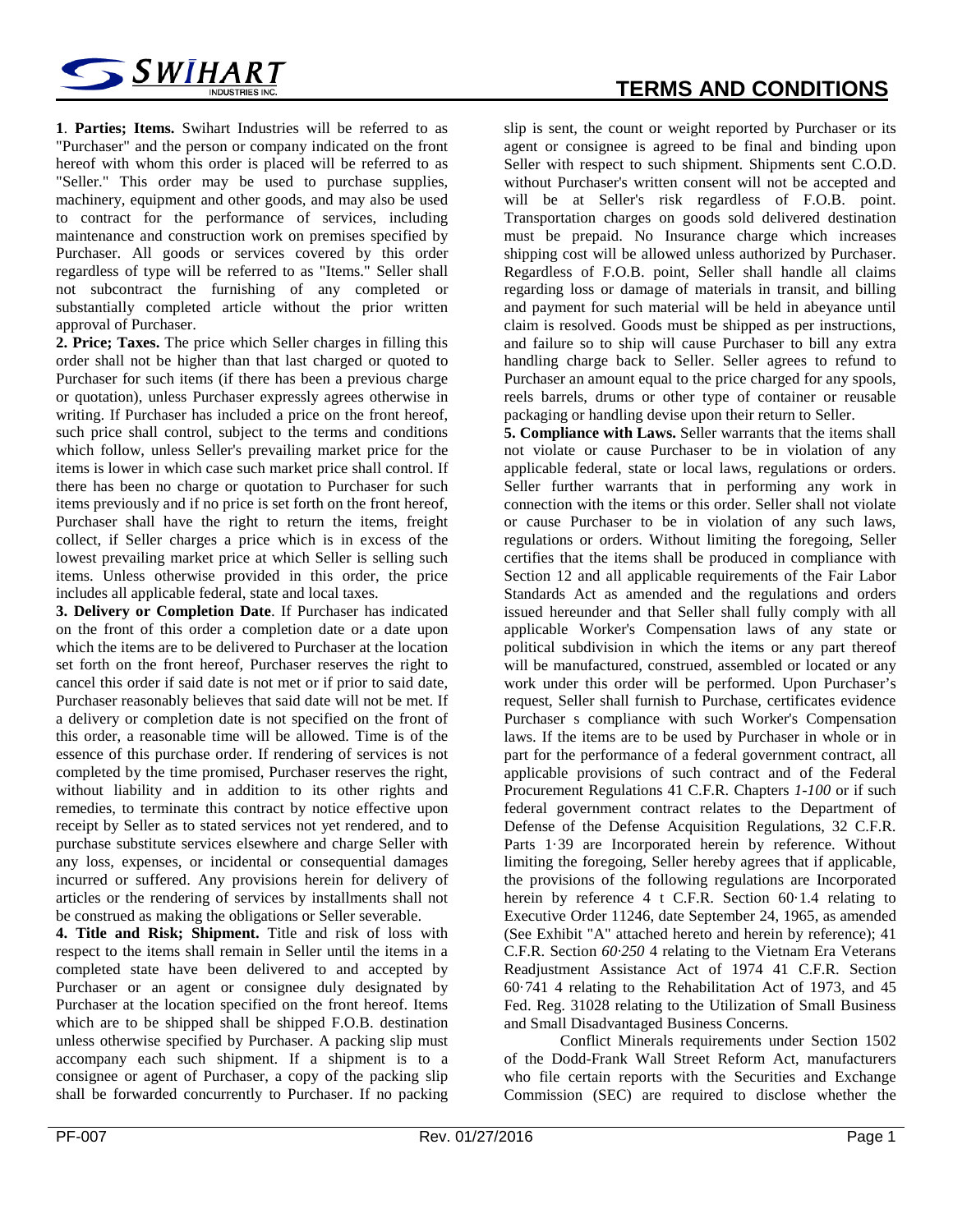products that they manufacture or contract to manufacture contain "conflict minerals" that are "necessary to the functionality or production" of those products.

**6. Changes.** Purchaser has the right to make changes (including additions and omissions) from time to time in the items, their specifications, drawings, designs, packing instructions, destination or delivery schedule. Immediately upon any such change being ordered, the parties shall undertake to agree on an appropriate adjustment in price and/or other affected terms of this purchase order. Such adjustments in price or other terms of this purchase order must be in writing and signed by Purchaser to be binding upon Purchaser.

**7. Inspection.** Purchaser may inspect the items during their manufacture, construction, or preparation at reasonable times and shall have the right to inspect such items at the time of their delivery and/or completion. Items furnished hereunder may at any time be rejected for defects or defaults revealed by inspection, analysis, or by manufacturing operations or use after delivery even though such items may have previously been inspected and accepted. Such rejected items may be returned to Seller for full refund to Purchaser, including shipping and transportation charges.

**8. Warranty by Seller.** Seller warrants all item delivered hereunder to be free from defects in material of workmanship, to be of good and merchantable quality, to conform strictly to any specifications, drawings, or samples which may have been provided to or furnished by Purchaser to conform to all applicable requirements of the Occupational Safety and Health Act of 1970 and the regulations, standards and orders issued hereunder, and to fit the purposes for which the items are intended. Seller further warrants that it will have good title to the items free and clear of all liens and encumbrances and will transfer such title to Purchaser. This warranty shall survive any inspection, delivery, acceptance, or payment by Purchaser. **9. Indemnification.** Seller shall indemnify and hold harmless Purchaser, its agents, consignees, employees and representatives from and against all expenses, losses, claims, demands, or causes, of action of whatever kind, including negligence, breach of express or implied warranty, failure to warn, or strict liability, and from and against all special, indirect, incidental or consequential damages including lost profits, of every kind whatsoever arising out of, by reason of, or in any way connected with, accidents, occurrences, injures or losses to or of any person or property, including Purchaser or Purchaser's property, which may occur before or after acceptance of the completed items by Purchaser, in any way due or resulting from in whole or in part, the design, preparation, manufacture, construction, completion, warning or failure to warn, delivery or non-delivery of items, including such as is caused by any subcontractor of Seller. Immediately upon receipt from Purchaser of written notice of any suit or claim relating to any risk described in the first paragraph of this section and upon written request by Purchaser. Seller shall assume the defense of the litigation. In any event, Seller shall pay for or reimburse Purchaser for all costs and expenses, including attorney's fees, arising out of any suit or claim relating to any risk described in the first paragraph of this Section 9. If requested by Purchaser, Seller shall maintain

policies of liability insurance, declaring Purchaser as a named insured in such amounts as Purchaser shall designate to protect Purchaser from all the risks described in the first paragraph of this Section 9. Such policies of insurance shall not be cancelable except upon ten days' written notice to Purchaser. Seller shall furnish proof of such insurance to Purchaser.

**10. Patents.** Seller agrees to indemnify and save harmless from any and all claims for infringement of any patent, trademark, copyright or industrial design covering any articles purchased hereunder or their use, including the cost (including counsel fees) of defending against said claims. Seller agrees to indemnify Purchaser of all losses of whatever nature incurred as a consequence of injunctions against the sale, use, or resale of said article. Any such claim of infringement, whether asserted against Purchaser or Seller and regardless of its validity, shall constitute cause for termination of this order if Purchaser so decides and damages to Purchaser after such termination, in addition to the indemnities granted herein, and shall be calculated in the same manner as damages for nondelivery.

## **11. Non-Disclosure and Purchaser's Property.**

All drawings, specifications, artwork, patterns information or data furnished by Purchaser or developed by Seller in connection with this order shall be Purchaser's exclusive property, shall be used by Seller only for Purchaser's work, shall be kept confidential, and shall be returned promptly at Purchaser's request. If any work relating to this order is assigned to subcontractors, Seller shall require a similar agreement from said subcontractors. Unless otherwise agreed in writing, all tools, pattern equipment or material of every description furnished to Seller by Purchaser or paid for by Purchaser, any replacement thereof, and any material affixed or attached thereto shall be personal property of Purchaser. Such property shall be plainly marked or otherwise adequately identified by Seller as Purchaser's property, and shall be safely stored separate and apart from Seller's property. Seller shall not substitute any property for Purchaser's property and shall not use such property except in filling Purchaser's orders. Any specifications, drawings, notes, instructions, engineering notices or technical data of Purchaser furnished to Seller or referred to in this order shall be deemed to be incorporated herein by reference the same as if fully set forth.

**12. Contingencies.** In the event of causes beyond the control of Purchaser, including but not limited to acts of God, fire, the elements, strikes or labor disputes, and accidents or transportation difficulties, which would make it unreasonable in Purchaser's judgment to accept delivery hereunder, Purchaser shall have the option to terminate this purchase order or to delay the delivery or completion of all or part of the items, such termination or delay being without cost to Purchaser.

**13. Cancellation.** Purchaser shall have the right to cancel this order upon the occurrence of any of the following events. Seller's insolvency or actions indication insolvency shall as filing of a petition by or against Seller under any chapter of the bankruptcy laws, the appointment of a receiver for Seller, or Seller's attempt to make a general assignment for the benefit of creditors; Seller's failure to use properly skilled personnel; Seller's failure to make prompt payment to any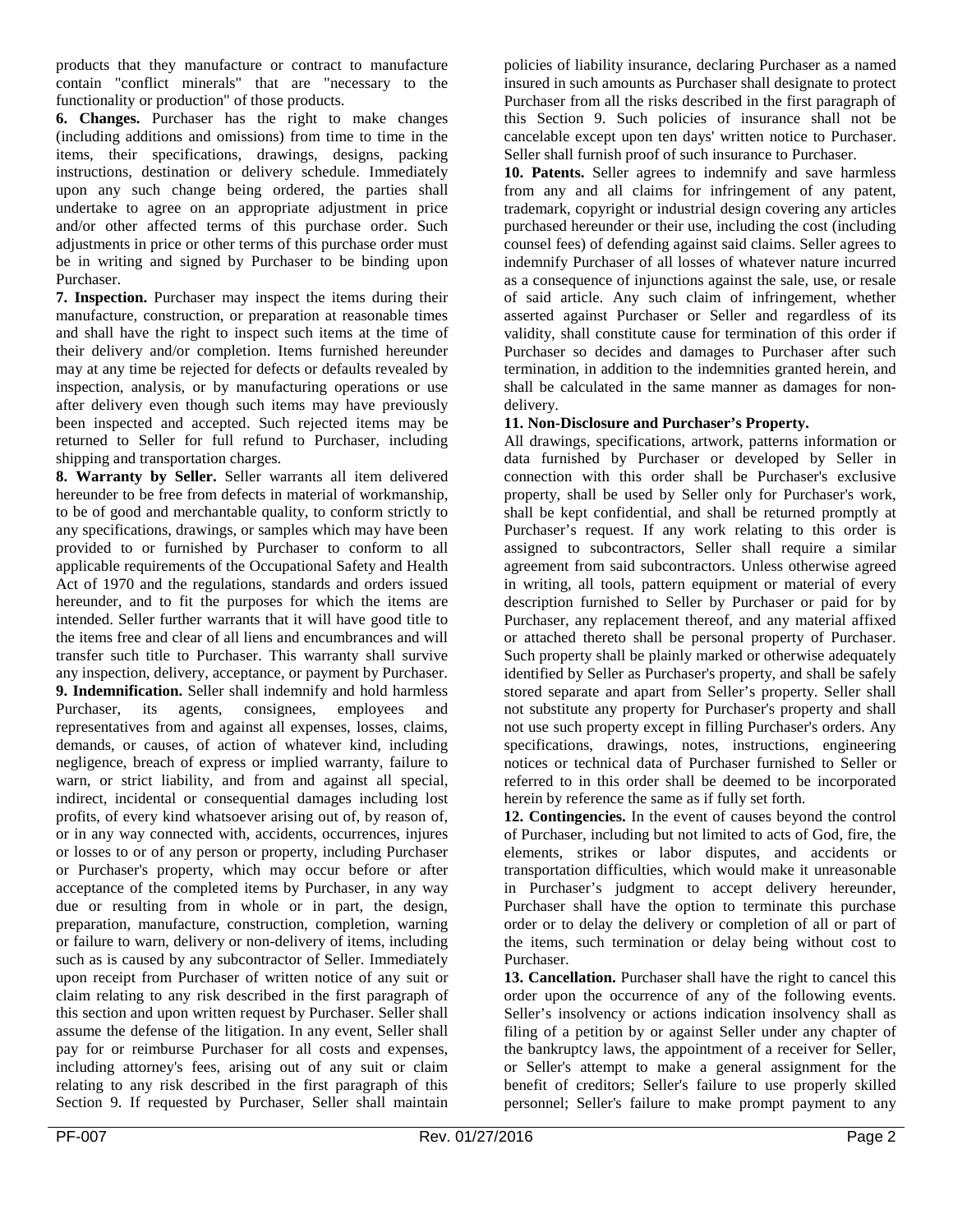subcontractors it may have; Seller's failure to make prompt payment for any materials, labor, or any other expenses it incurs in the production or construction of the items, or Seller's failure to comply with any of its obligations under this order. Upon cancellation of the order in accordance with this section, Purchaser may take possession of the items in whatever stage of completion they may be, contract with or employ any other person or persons to finish the items, and collect from Seller any additional expenses or damages including attorney's fees, which Purchaser may suffer.

**14. Limitation on Assignment.** Neither party may assign this order or any right hereunder without the prior written consent of the other except that Purchaser shall have the right to assign this order to any entity with which it is affiliated or to any entity into which it shall be merged, with which it shall be consolidated, or by which it purchases all or substantially all of its Purchaser's assets.

**15. Licenses.** Seller shall be required to obtain and pay for any licenses, permits and inspections by public bodies required in connection with the items.

**16. Work on the Premises.** If work is to be performed hereunder on premises specified by Purchaser, Seller represents that it has or will examine the premises and any specifications or other documents furnished in connection with the items and satisfy itself as to the condition of the premises and site. Seller agrees that no allowance shall be made in respect of any error as to any of the foregoing on the part of Seller. Seller shall at all times keep the premises free from accumulations of waste material or rubbish. At the completion of the items, Seller shall leave the premises and the items broom-clean. Seller shall abide by all applicable federal, state, or local safety laws and all plant safety regulations of Purchaser in performing any work in connection with the items on the premises specified by Purchaser and shall indemnify and hold Purchaser harmless from any loss, damage, claim, or legal action resulting from Seller's performance of work on the premises. Seller understands that Purchaser shall have no duty to maintain insurance against any loss or damage to any materials or equipment of Seller used by Seller in connection with the performance of work in Purchaser's premises, nor shall Purchaser have any duty to maintain insurance against any accidents or injuries to persons resulting from Seller's performance of work on the premises.

**17. Waiver of Mechanics' Liens.** Seller hereby waives its right to any mechanics' lien or other lien under any applicable statutes or otherwise for work done or materials furnished In connection with the items. Seller shall obtain from any subcontractor or material man prior to the performance of any work on the items or to the furnishing of any materials for the items, a written waiver satisfactory to Purchaser of such subcontractor's or maternal man's fight to any such lien and shall deliver such waiver to Purchaser promptly upon receipt thereof. Upon Purchaser's request, Seller shall obtain, without additional cost to Purchaser, a bond satisfactory to Purchaser to indemnify Purchaser against all such liens and charges. Seller shall reimburse Purchaser for all costs and damages including attorneys' fees and any special, indirect, incidental, or consequential damages incurred by Purchaser in connection with or as a result of the existence or discharge of any such

lien or charge, which are not satisfied by such a bond. Amounts due to Seller under this order may be credited by Purchaser against amounts owed to Purchaser in respect of such costs or damages.

**18. Purchaser's Rights or Remedies.** Any rights or remedies granted to Purchaser in any part of this order shall not be exclusive of, but shall be in addition to, any other rights or remedies granted in any other part of this order and any other rights or remedies that Purchaser may have at law or in equity.

**19. Entire Agreement.** This document shall be deemed to contain the entire agreement between Purchaser and Seller and to constitute to the complete and exclusive expression of the terms of the agreement. All prior or contemporaneous written or oral agreements or negotiations with respect to the subject matter hereof being merged herein. By way of illustration and not limitation, Seller's acceptance shall be deemed to incorporate, without exception, all the terms and conditions hereof notwithstanding any acknowledgment or other form of Seller containing additional or contrary terms or conditions, unless Seller shall have expressly advised Purchaser to the contrary in a written request apart from such form. In the event of a written request by Seller for additional or contrary terms or conditions, such modification may only be made in these terms and conditions by a written instrument signed by one of Purchaser's officers or authorized representatives.

**20. Liabilities.** Seller performing work to Purchaser's supplied materials or parts assumes liability for the value in total for such materials and parts and is, without limitation, liable to Purchaser for (i) the value of such materials and parts in the event any materials or parts are damaged as a result of Seller's actions or omissions and (ii) any lost profits of Purchaser or damages of any kind or nature incurred by Purchaser resulting from Seller's failure to deliver to Seller the items ordered in accordance with the terms of this Order.

**21. Severability.** In the event that any provision hereof shall violate any applicable statute, ordinance, or rule of law in any jurisdiction in which it is used, such provision shall be ineffective to the extent of such violation without invalidating any other provision hereof.

**22. Non-Competition.** Seller acknowledges that the material or services provided, or proposed to be provided, by Seller pursuant to this or any related purchase order, are for the exclusive use of Purchaser in support of its ultimate customer. Seller further agrees not to contact the ultimate customer, except with the written consent of the Purchaser, including, without limitation, for the purpose of bidding on such work, or doing such work, or providing materials for any other purpose. Seller agrees not to disclose to any party any of the prices it quotes on a Request for Quote for Purchaser, except as required by law. In the event of a breach of the foregoing, Seller will be responsible to Purchaser in damages for all profits actually or potentially lost by Purchaser by reason of such breach plus any profits earned by Seller by reason of such breach, plus any attorney's fees, expert fees and court costs incurred by Purchaser in collecting from Seller any such damages or in preventing any future or further breach by Seller.